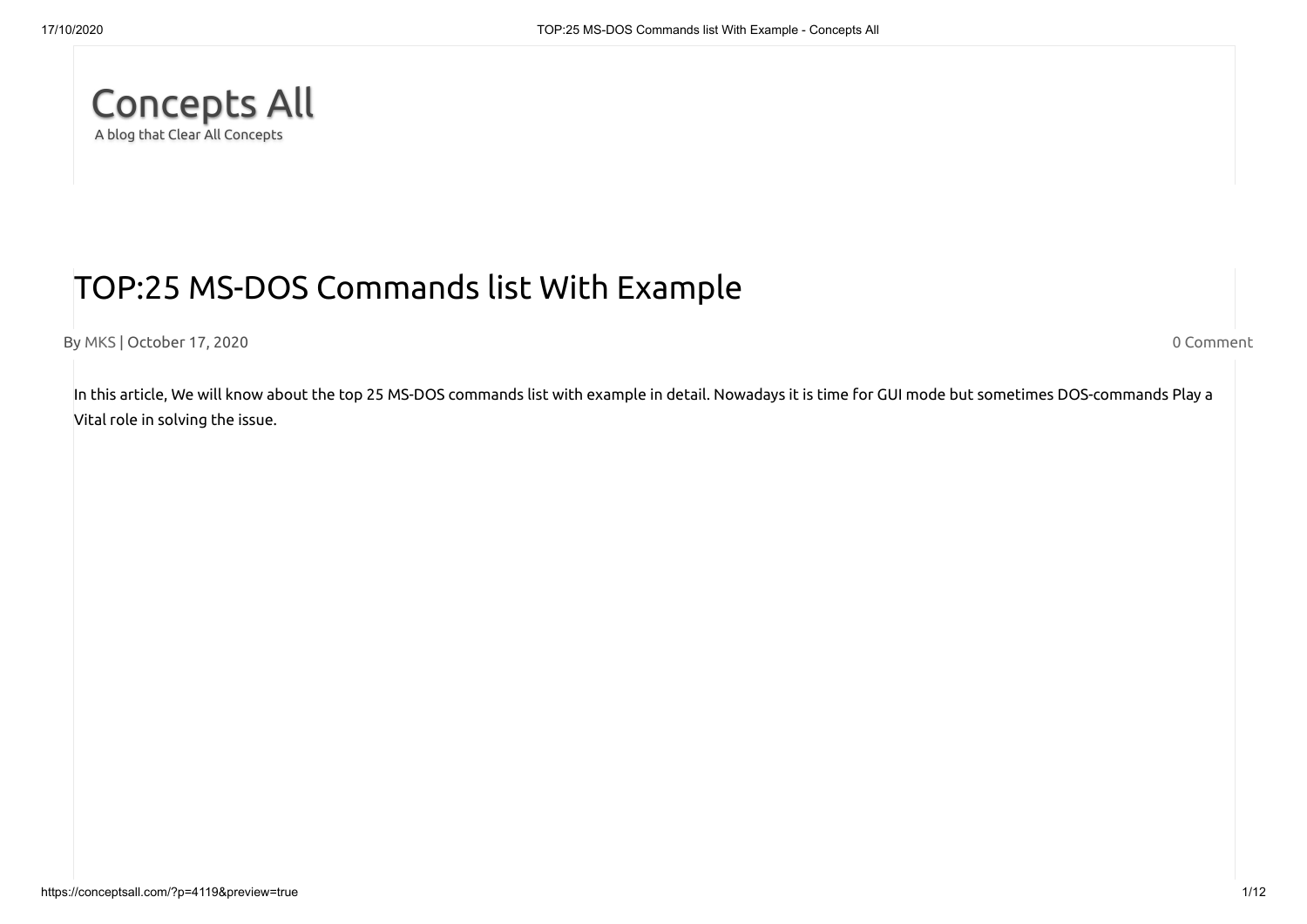17/10/2020 TOP:25 MS-DOS Commands list With Example - Concepts All



# **DOS Commands List Descriptions and Examples**



### **Internal DOS Commands list:**

# **1. CLS(Clear Screen) Command**

CLS is internal Dos Command used to Clean the screen content.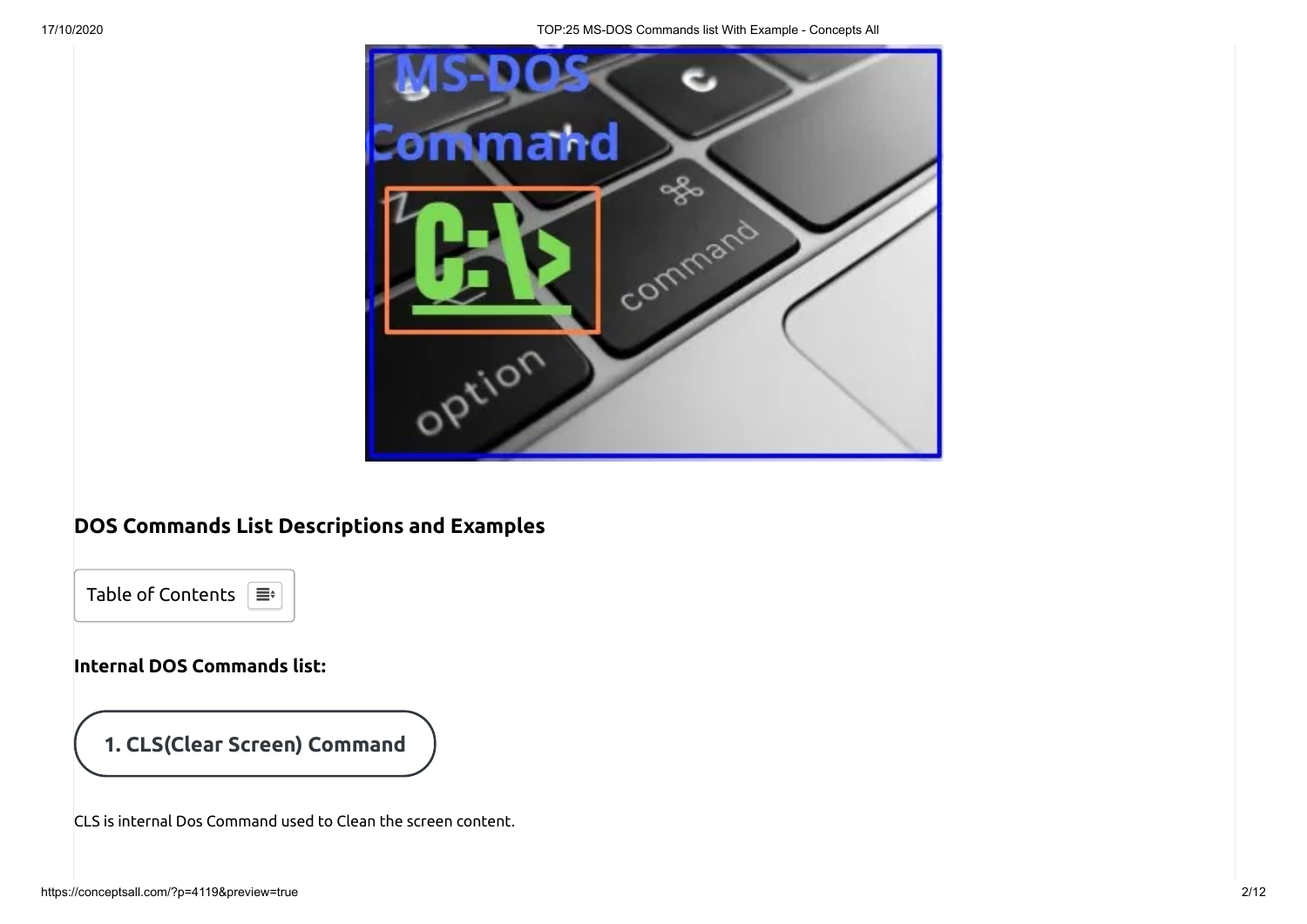#### **Command Format:-**

**C:\> CLS** and press enter.

# **2. VER(Version) Command**

This is **I.D.C** used to know the version of O.S. running.

**Command Format:-**

**C:\>VER** and press enter.

### **3. Volume Command**

The Volume command is an internal command used to know the volume name & serial number of the disk (Hard Drive, Pen Drive, etc).

**Command Format:**

**C:\>Vol** and press enter.

**4. Date Command**

Date is an internal do command used to know and modify system date.

#### **Command Format:**

C:\>Date **and Press enter**.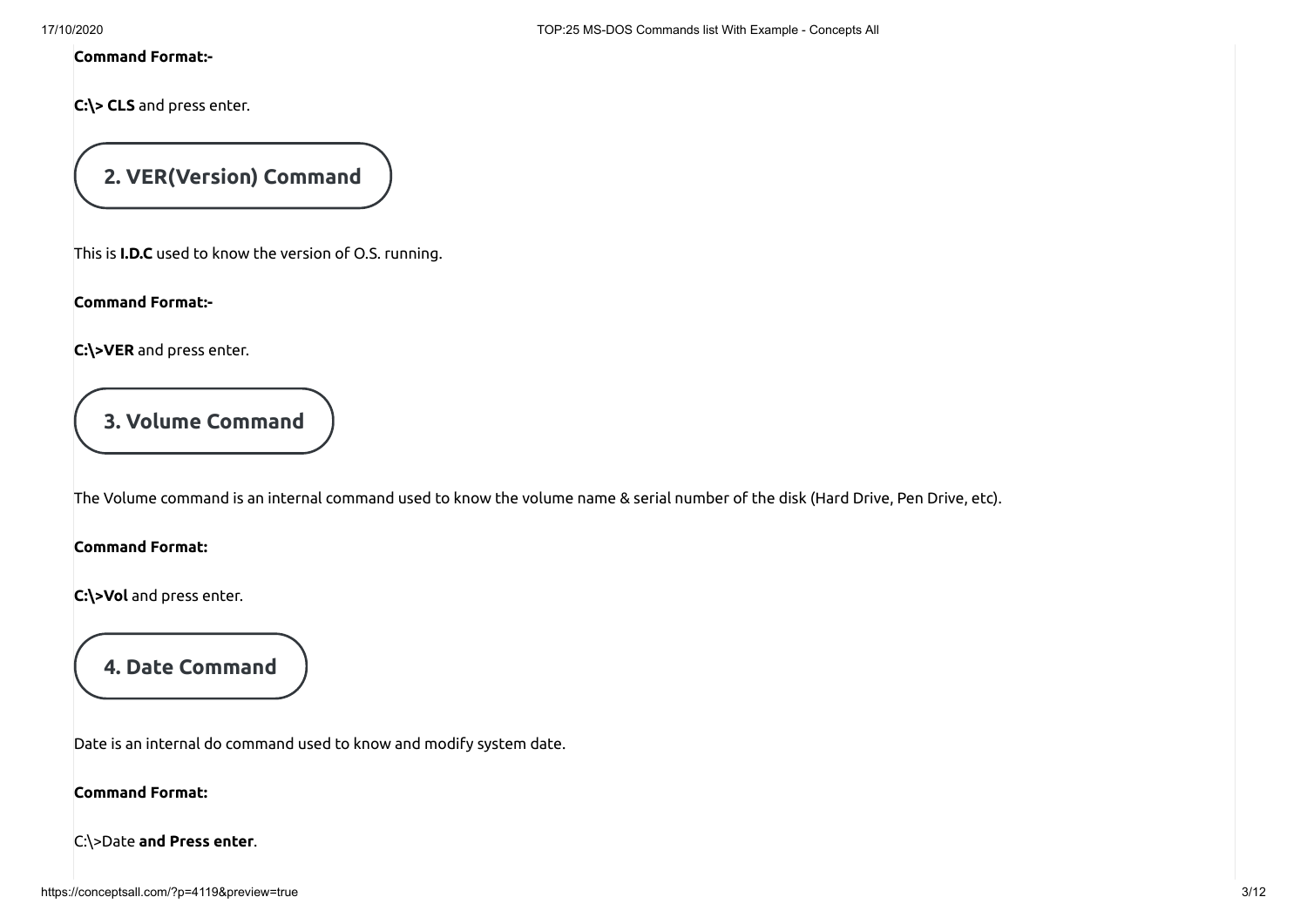The current date is 17:10:2020

Enter New Date mm: dd: yyyy and press enter.



Time is an internal do command used to know the system time and to modify also.

#### **Command Format:**

**C:\>Time** and Press enter.

6. Tree:

The tree is an internal Command used to see the directory structure in the disk.

#### **Command Format:**

C:\>tree and Press enter.

**Note**:- This command will work on a DOS-based system

## **7. MD (Make Directory)**

MD is an internal do command used to create directory in the disk.

#### **Command Format:**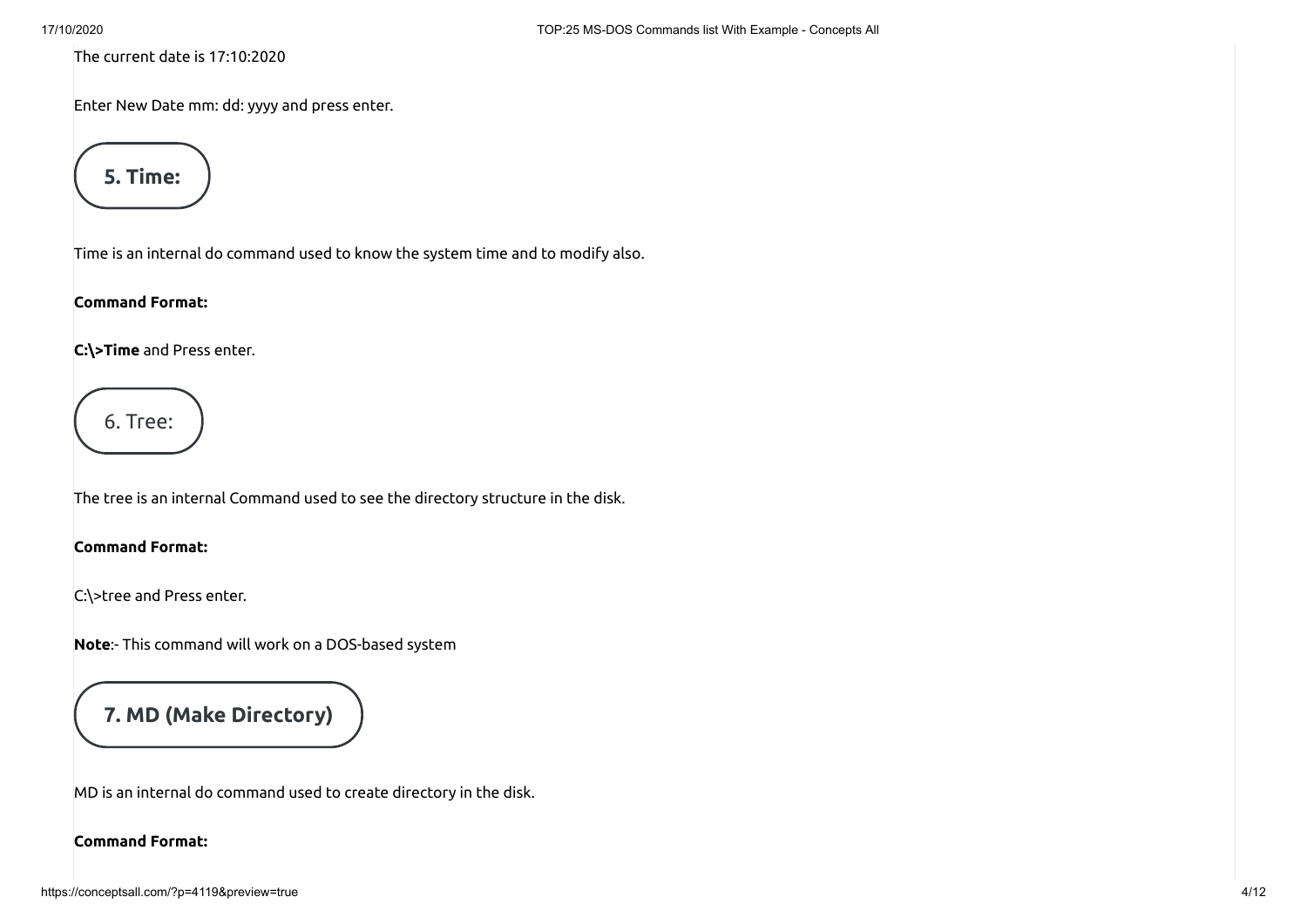**C:\> MD** Dir Name and press enter.

Example:-

**c:\>md vijay** and press enter.

### **8. CD (Change Directory) Command**

CD is internal dos command used to change the directory (to insider or come out).

#### **Command Format:**

**C:\> CD** Dirname and press Enter.

**Example:-**

**C:\> CD Vijay** and press enter.

**9. RD(Remove Directory)**

RD is internal DOS command used to remove (delete) empty directory.

#### **Command Format**:

**C:\>rd** directory name and press enter.

C:\>rd abc and press enter.

#### **Command Format**: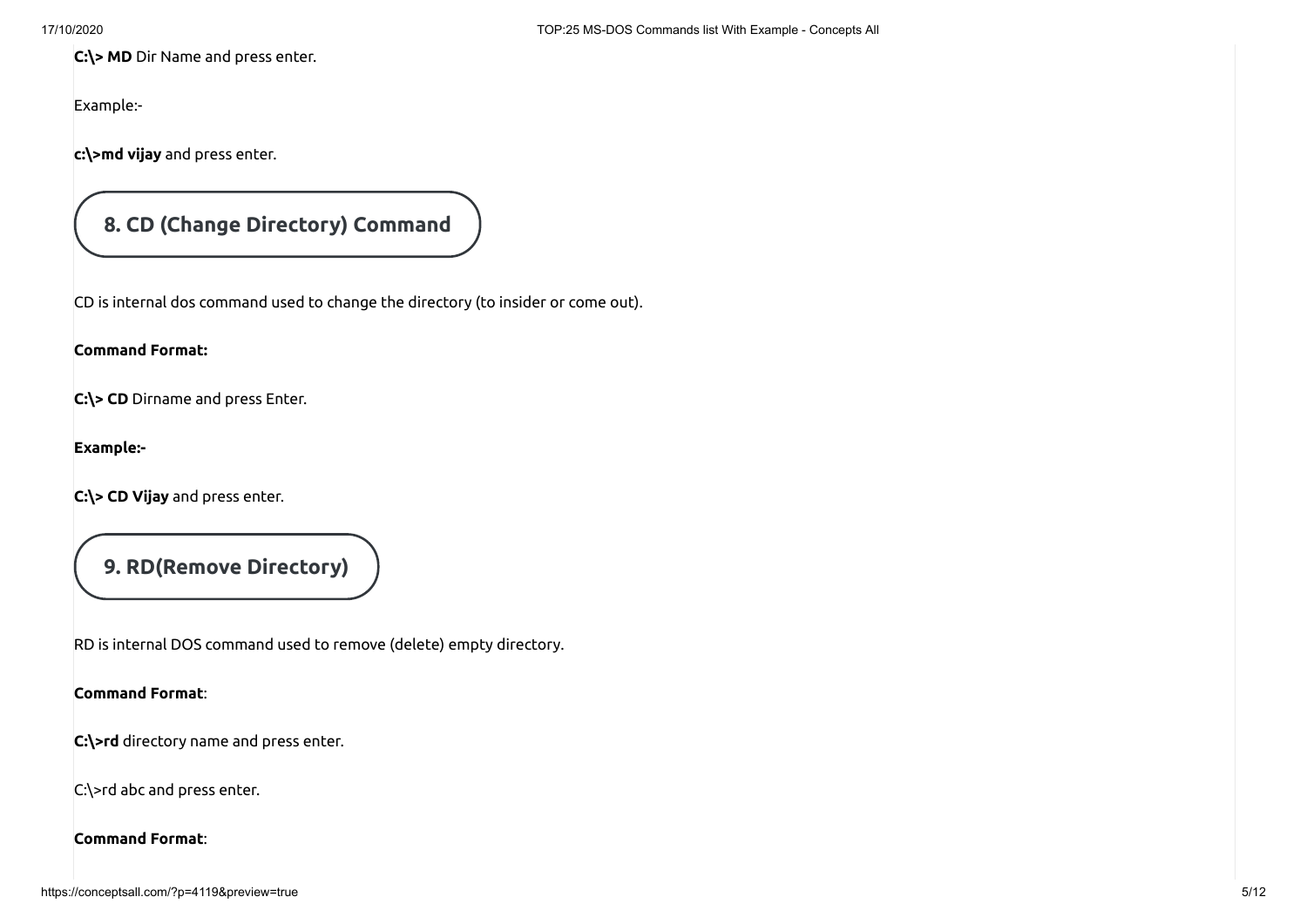Display all the content in one go.

#### **C:\> dir** and enter.

Display all the content of disk page wise.

#### **C:\>dir/p and Enter.**

Display all the content include hidden also, page wise.

#### **C:\>dir/a/p and enter.**

 $\blacksquare$  Display all the files of any disk starting with characters.

#### **C:\>dir a \* and press enter**.

 $\blacksquare$  searching any file/directory in the disk.

**C:\>dir le/dir name /s/p/a** and press enter.

### **11. Copy Con command**

Copy con is an internal do command used to create the file in the disk.

#### **Command Format**:

C:\>copy con file name ,enter and press F6 and enter(one file copy).

### **12. Type Command**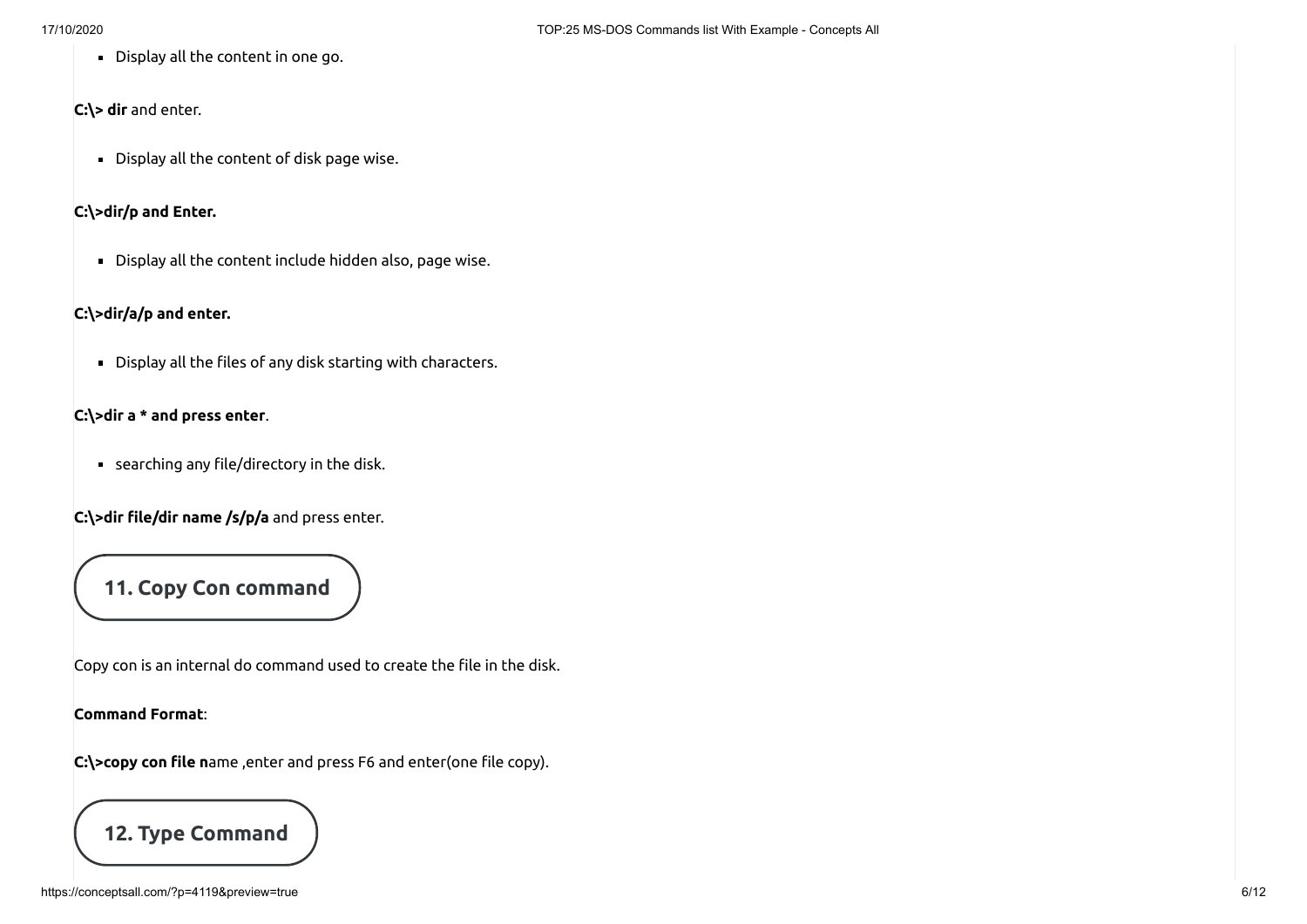Type command is an internal command used to view the content of any file.

#### **Command Format:**

**C:\> type le name** ↲

**13. Del Command**

Del is an Internal DOS command used to delete the files.

#### **Command Format:**

Delete one file.

**C:\> Del le name** ↤

 $\blacksquare$  Delete all the file on any Directory.

**C:\>ABC>del \*.\*** enter.

### **14. Ren(Rename) command**

REN is an internal do command used to change the name of any directory.

#### **Command Format:**

**C:\> Ren old name new name** and press enter.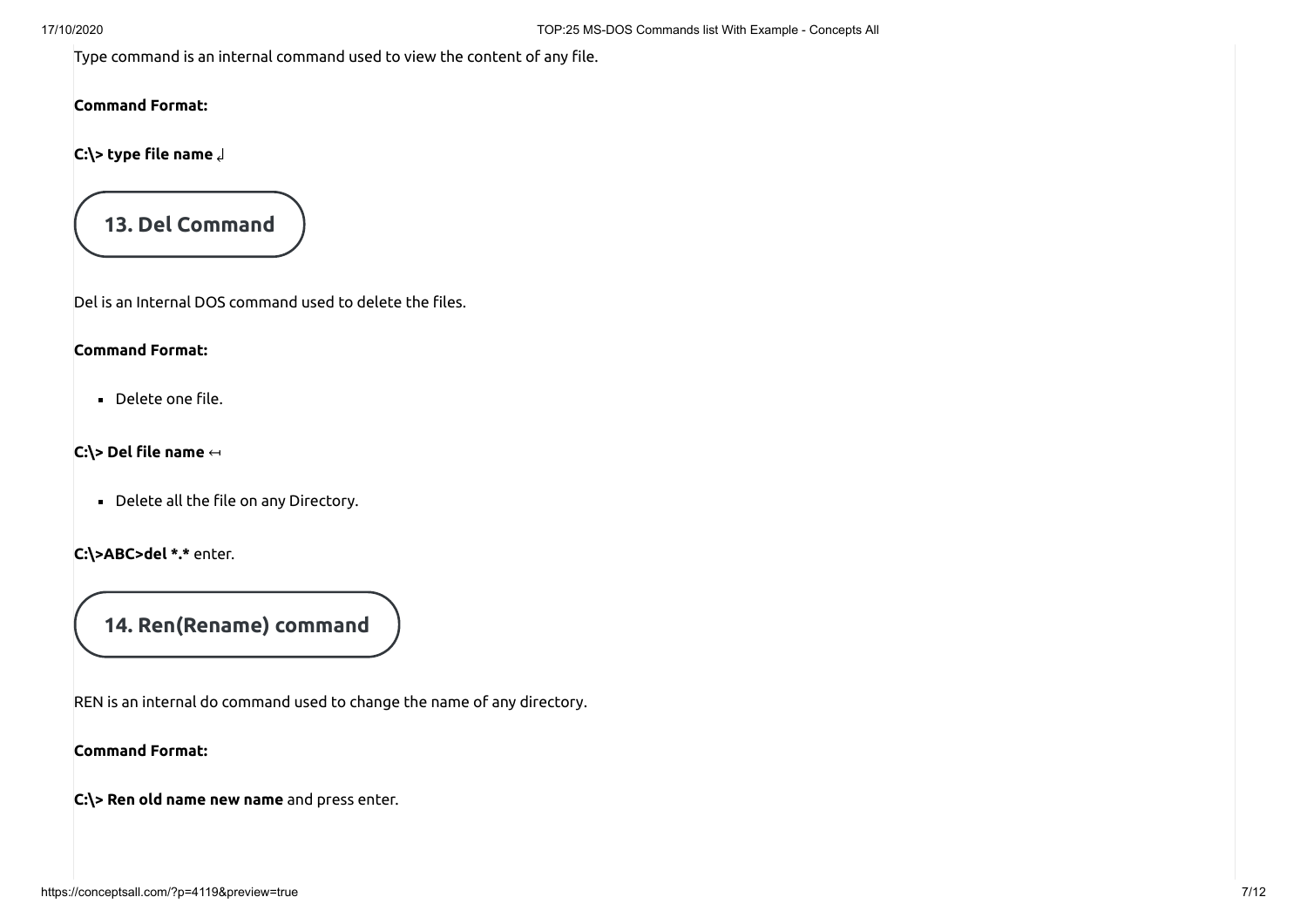### **15. Move Command**

Move is an internal command used to change the name of any directory.

**Command Format:**

**C:/> move old dir(name) new dir (name)** and press enter.

**16. Label Command**

Label is an internal Command used to change the volume name of the disk.

**Command Format:**

**C:\> label new name** and, Press enter.

### **17. REM (Remark):**

REM is an internal Dos command used to not execute any command.

**Command Format:**

**C:\> Ram Command Name** and, Press **Enter**.

**Note:-** REM command is mainly used inside the autoexce.bat, config.sys, etc.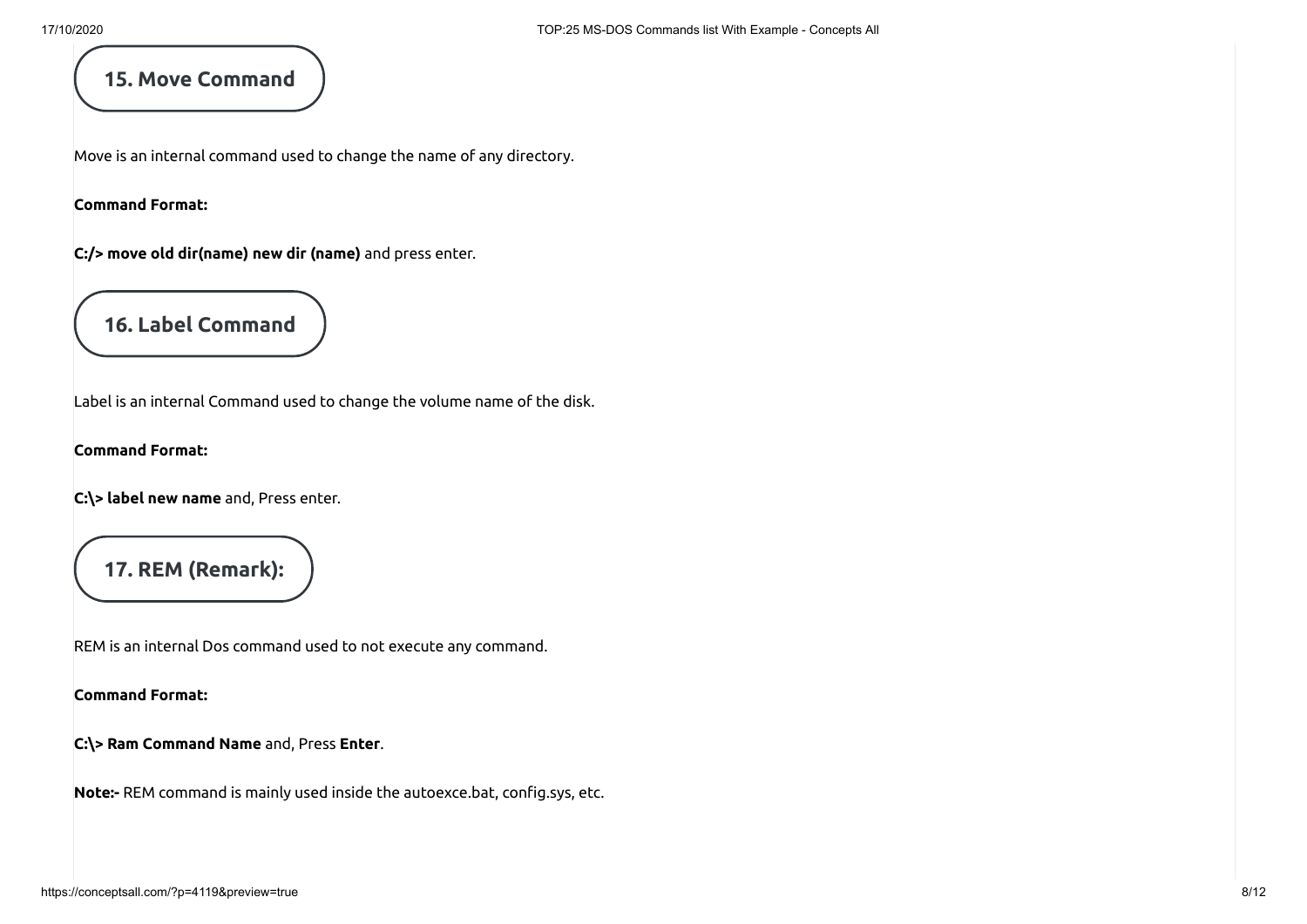### **18. Path Command**

The path is an internal DOS command used to inform about the location of commands.

#### **Command Format**:

**C:\>path+location** and, Press enter.



Prompt is an internal dos command used to design the appearance of a drive letter.

#### **Command Format:**

- Natural prompt
	- **C:\>prompt \$N\$G** and, press enter.
	- $-C>$
- Standard Prompt
	- C:\> prompt \$p\$G and press enter.

### **20. Copy Command**

The copy is an internal DOS command used to copy files from one location to another.

#### **Command Format:**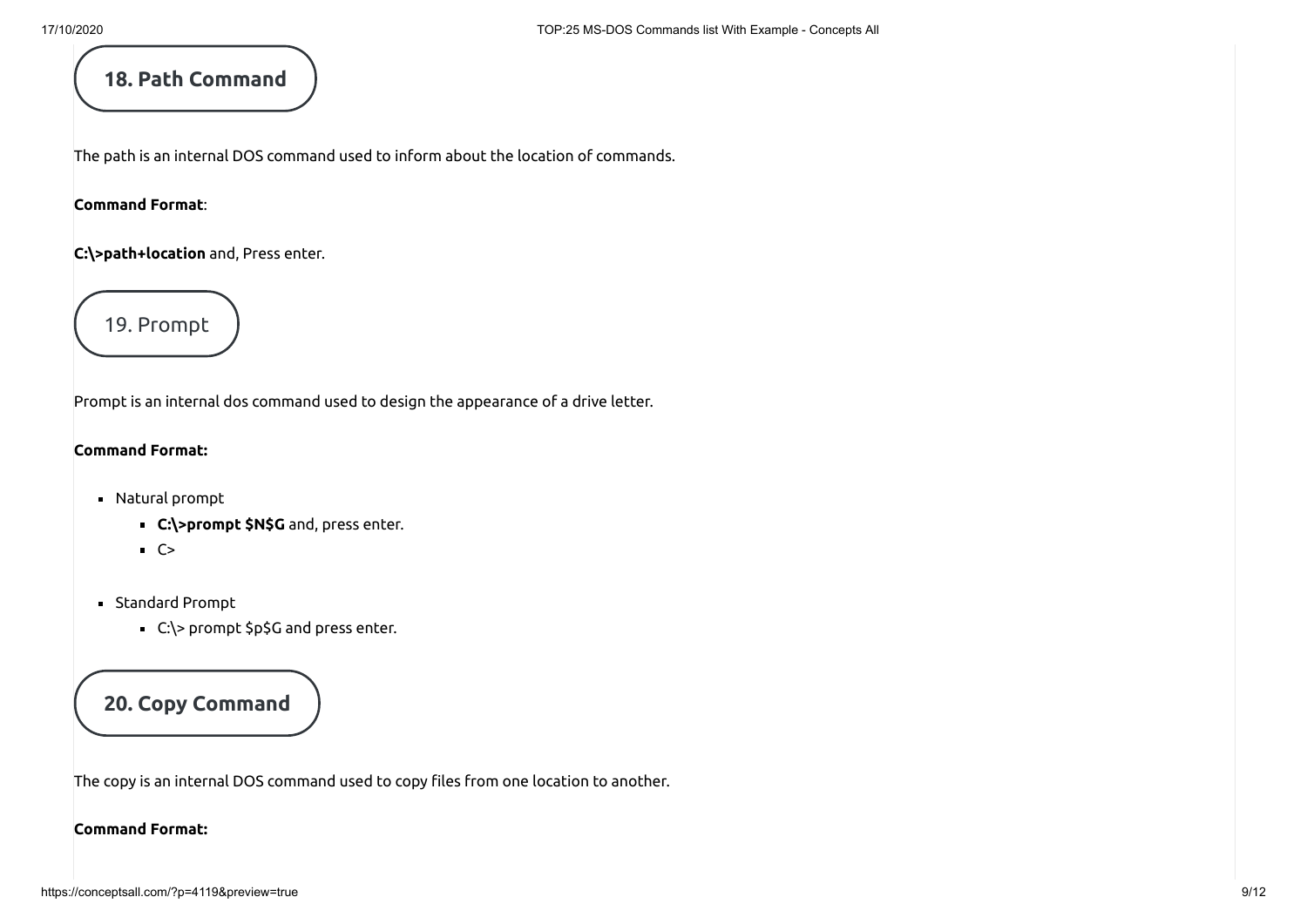#### General Format:

C:\> Copy source Drive\source path\ files name \ Target Drive \Target Path.

#### **Example :-**

C:\> Copy C:\ABC\\*.\* D:\xyz and, Press enter.

### **External DOS commands List**

# **21. CHKDSK Command**

CHKDSK is an external dos command used to find the disk info and also solve file linking problem in the disk.

**Command Format:**

**c:\>chkdks** and, Press enter.

To solve the file interlinking problem used following Command-

**C:\>chkdsk/f** and press enter.

# **22. Scandisk Command**

Scandisk is an external dos command and a very common utility to solve a wide range of DISK problems.

#### **Command Format:**

**C:\>scandisk** and, Press enter.